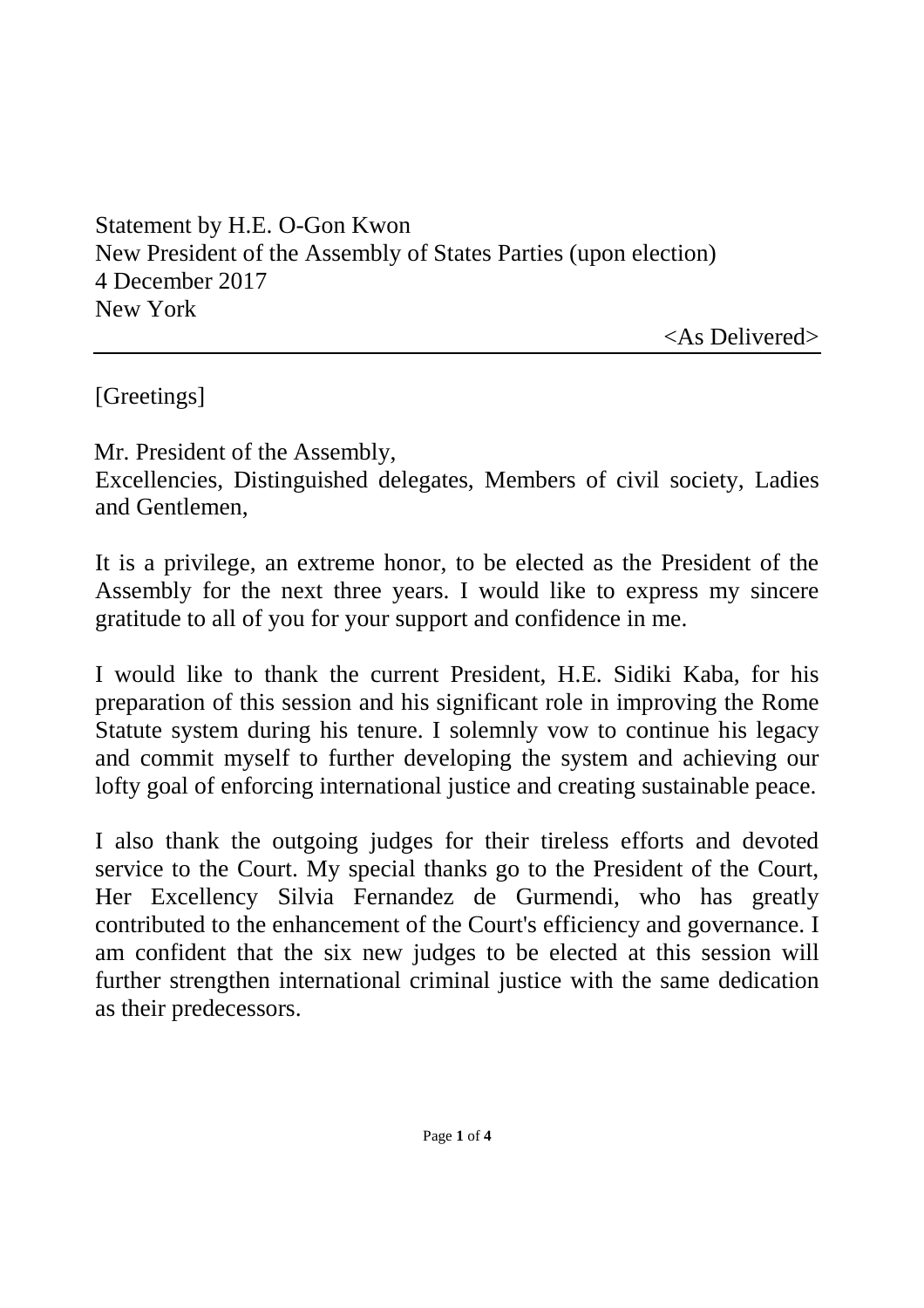[Accomplishments of the Assembly of States Parties]

To date, the Assembly has made significant progress in supporting and achieving the goals of the Rome Statute through the combined political will of the States Parties. The number of States Parties to the Rome Statute has increased to 123, nearly two-thirds of the members of the United Nations. A substantial number of these States have also implemented the Rome Statue into their domestic law to ensure national compliance. In addition, the cooperation between States Parties and the Court has increased in a number of ways. Crucially, the Kampala amendments on the crime of aggression and war crime were adopted by consensus, setting a milestone in the development of the Rome Statute system. I sincerely hope that the Crime of Aggression would be activated by consensus during this Session through candid dialogue among the States Parties.

[Challenges]

However, at this important juncture, approaching the 20th anniversary of the adoption of the Rome Statute, we continue to face serious challenges. One-third of the United Nations members, including some of the most powerful States, are still outside the umbrella of the Rome Statute, hampering its universal application and the establishment of justice. We are still witnessing mass atrocities worldwide. In many cases the perpetrators of these crimes are beyond the Court's reach, due to the limited jurisdiction of the Court, non-cooperation of States, or lack of political will. Ending of impunity seems to remain a remote goal even two decades after the inception of the Court. I view international criminal justice as a living and growing organism, a work in progress, a project still in its infancy, and as such, we have an obligation to future generations to care for its development.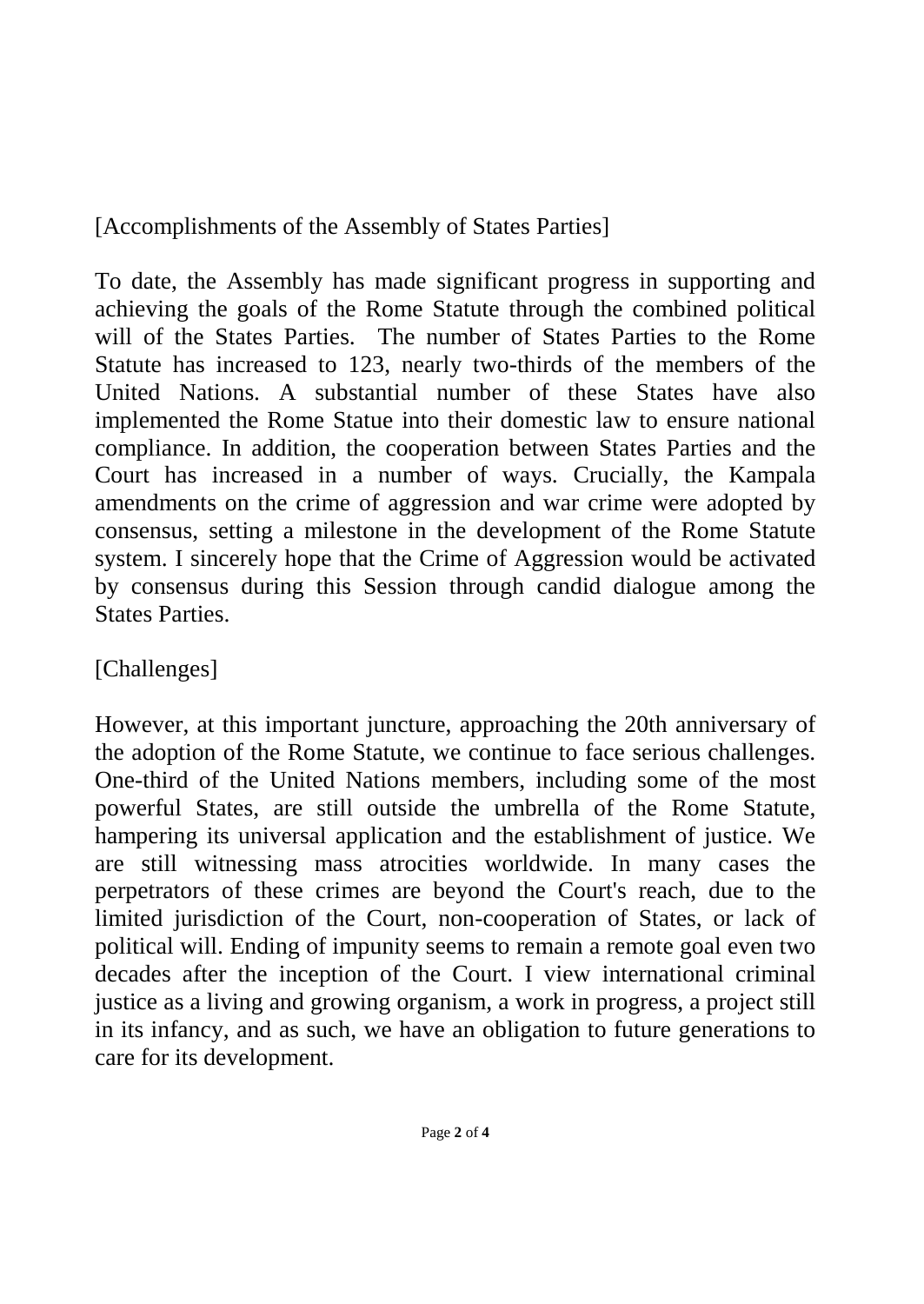## [Responsibilities and Duties]

It is truly special to me to have been chosen for this position by my peers and colleagues at this critical time, and I stand prepared, together with all of you, to fact the challenges that lie ahead.

I will do my best to be a channel for bolstering and coordinating our political will to support and develop the Rome Statute system. It is critical that the ICC retains its neutrality when facing the many political issues arising from its work. I will do my utmost to protect the impartiality and independence of the Court. I will also listen to the voices of the States Parties and maintain candid dialogue with those who may have concerns about the ICC's work, its process, or its impact on State Parties. This will require a careful balancing of viewpoints, and I hope to oversee this balance by using my experience and expertise in international criminal justice to find ways to resolve important issues affecting all State Parties. In the same vein, I will also endeavor to liaise and facilitate cooperation between States and the ICC. This cooperation is vital and indeed an indispensable part of a well-functioning Court. Together with interested parties I will make my best efforts to further the ongoing initiatives to achieve enhanced cooperation between States and the Court.

Further, as a priority, I will make every effort to promote universality by reaching out to those who have still not joined the Rome Statute. I believe that a strategic approach is needed to persuade and attract those non-State Parties. I will work closely with States Parties, the Court and civil society to establish effective structures and coordinate actions to promote universality.